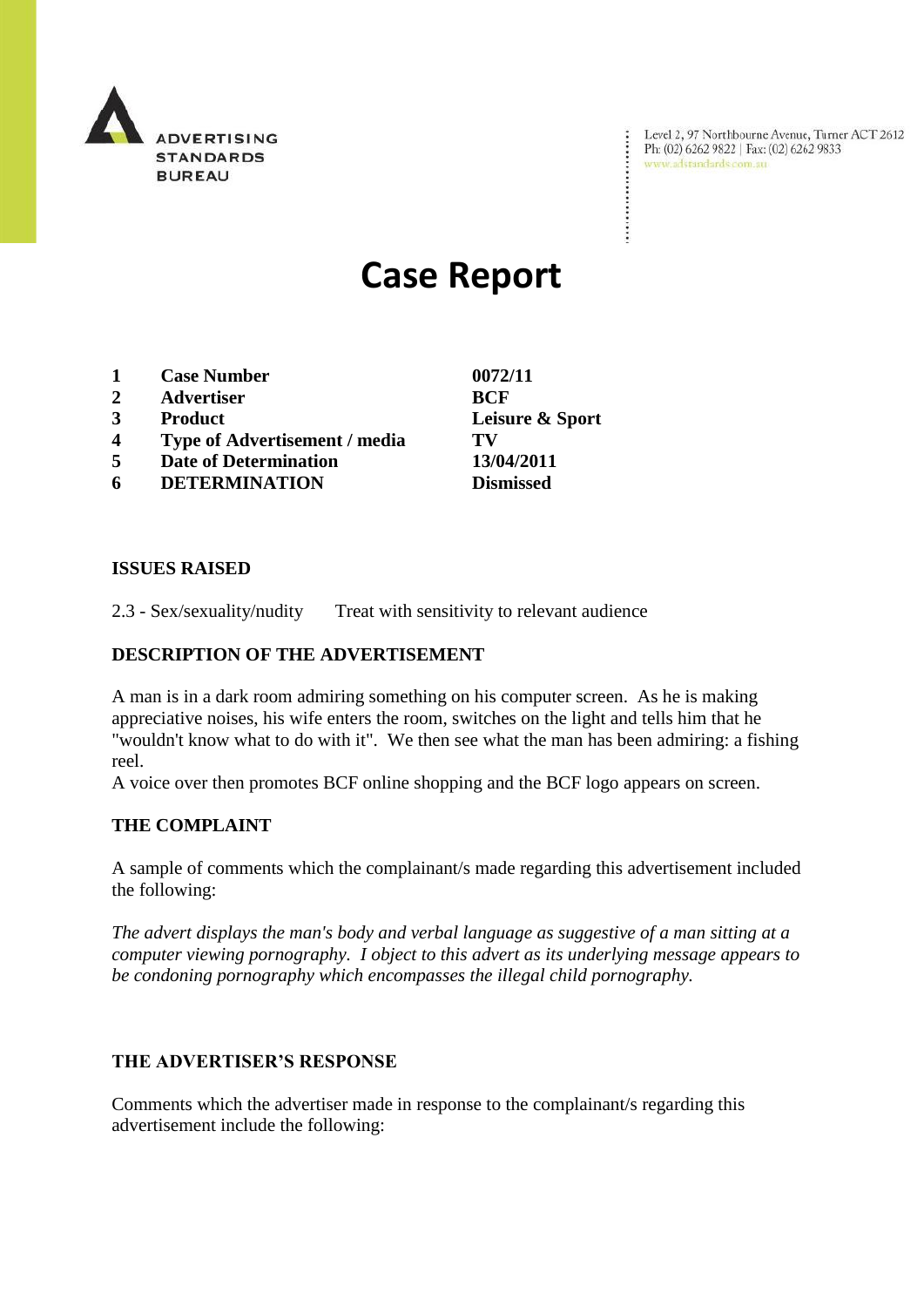*BCF Australia Pty Ltd has taken the liberty to interpret the above complaint in order to correctly respond to the advertisement of concern. The "Online Store" TV commercial is suggested to be the material that the complaint references.* 

*BCF have been running the "This is Living" campaign for over three years in an array of mediums, including Television, Radio, Print and Online in consultation media agency, Mitchell Media Brisbane and creative agency, Sapient Nitro Brisbane.* 

*The strategic position of the campaign has always been intended to promote healthy lifestyle choices and given the nature of the business, encourage people from all walks of life that "life is better in the outdoors". Pastimes such as boating, camping and fishing, as depicted by the campaign as a whole, are suggested to be healthy outdoor pursuits that promote healthy work life balance. Such pursuits are constructive, wholesome activities that are available to all members of the community and are believed to genuinely have a positive lifestyle influence.*

*The intention of the particular advertisement referred to in the complaint is merely to portray a light hearted depiction of a typical cohabitating couple. Such relationships at times can invoke a degree of judgment by either party about the most useful way to spend time at home. Commonplace in current times is the amount of time spent on digital mediums such as computers and subsequently the internet. The advertisement aims to capture this moment and the subsequent dynamic that may exist between a cohabitating male and female.* 

*The essence of the advertisement is designed to be comical in nature by means of an over the top portrayal of an individual that it is deemed to be totally unrealistic in real life situation. The male depicted is very engaged with the computer monitor and is intentionally created as such. This depiction is designed to create a sense of suspense and intrigue about what the man is actually viewing.* 

*As the female enters the room she is frustrated with the man"s obsession about what is unclear at this point other than to suggest that the man is very impressed. This could be interpreted as anything from a car to a beautiful place, a recreation or possibly even an attractive human being. At this point the female suggest that the man "wouldn"t even know what to do with it" which is in no way suggestive and would infer an object rather than an attractive human being. This notion of an object is further supported as the immediate reveal is a very expensive fishing reel available on the BCF online store.*

*The complainant refers to the advertisement "condoning pornography which turn encompasses illegal child pornography". It is suggested that at no point has the reference to pornography been demonstrated either directly or indirectly through the course of the advertisement. As previously discussed, the connotation is intentionally left ambiguous so as not to create direct reference to anything. Furthermore, the complainant refers a link to illegal child pornography. Such an inference is suggested to be in no way reflected at any point during the advertisement in question. There is no reference to children made either implied or otherwise which, when added to the reality that at no point is pornography depicted either directly or indirectly, the complaint is clearly unfounded. (Refer Section 2.1 of the AANA code of Ethics)*

*This element of humor is not suggested to immunize an advertisement from AANA standards however is suggested to impact the overall impression that an advertisement would have upon a viewer.* 

*BCF Australia regrets any offence taken by the complainant pertaining to this advertisement however suggests that the advertisement is in line with the AANA code of ethics as it is expected that the campaign is in line with community standards that a reasonable person would not have grounds for complaint on the suggestion of pornography and specifically child pornography.*